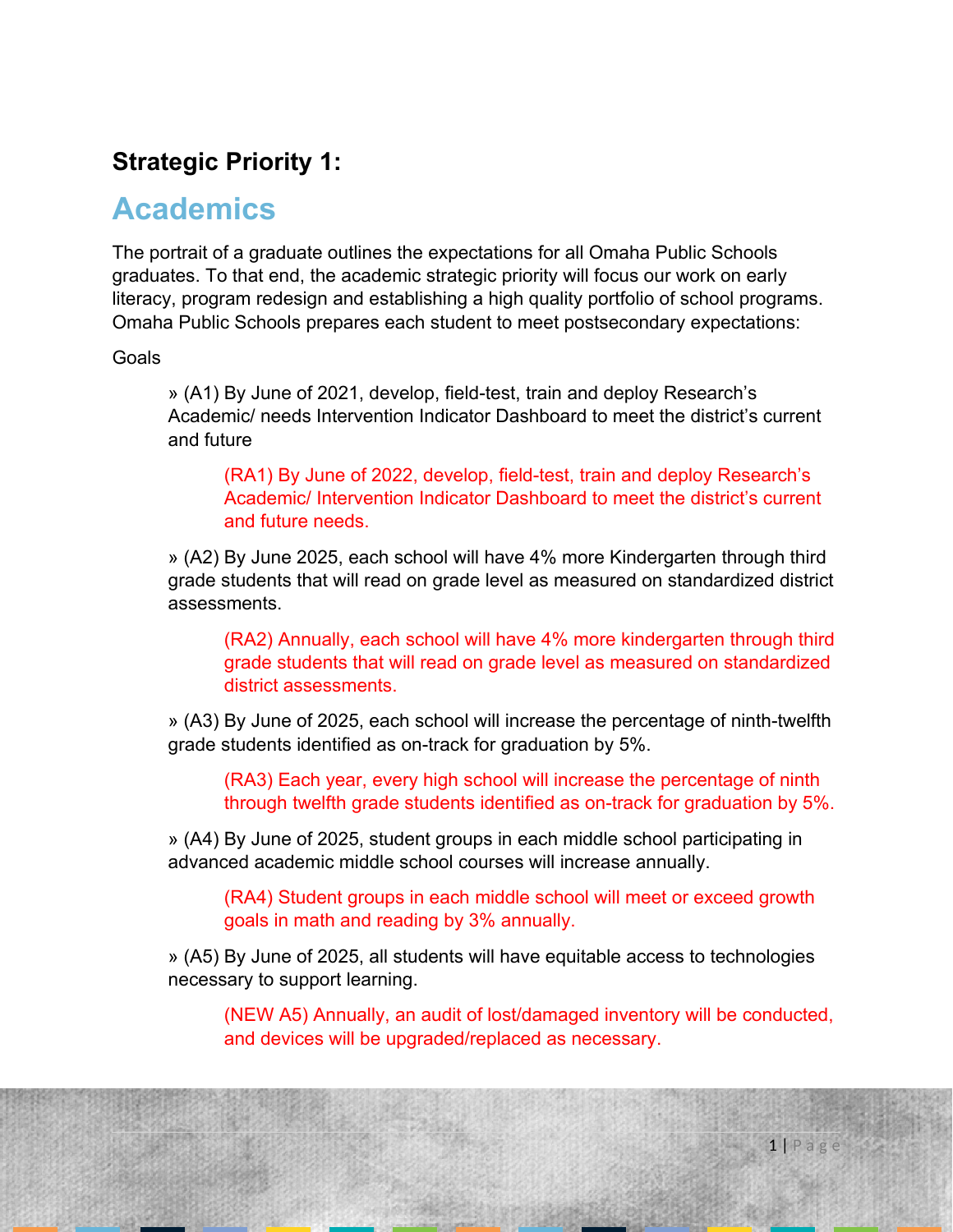## **Strategic Priority 2:**

# **Staff**

Recruiting and maintaining retaining a highly qualified, developed staff is the most essential component of a successful school district. Omaha Public Schools has highly qualified and effective staff in every division.

Goals

» (S1) By June of 2025, a pipeline of teachers will be developed so that 95% of teaching positions are filled in each school by August 1 of each year with highly qualified candidates.

(RS1) A pipeline of teachers will be developed so that 95% of teaching positions are filled in each school by August 1 of each year with highly qualified candidates.

» (S2) By June of 2025, a pipeline of employees will be developed to assume leadership roles so that 98% of administration positions in each school and 95% of district leadership positions are filled prior to the start of the school year.

(RS2) A pipeline of employees will be developed to assume leadership roles so that 98% of administration positions in each school and 95% of district leadership positions are filled prior to the start of each school year.

» (S3) By June of 2025, create employee development programs including grow your own programs for each department to support succession planning and employee retention.

No recommended change.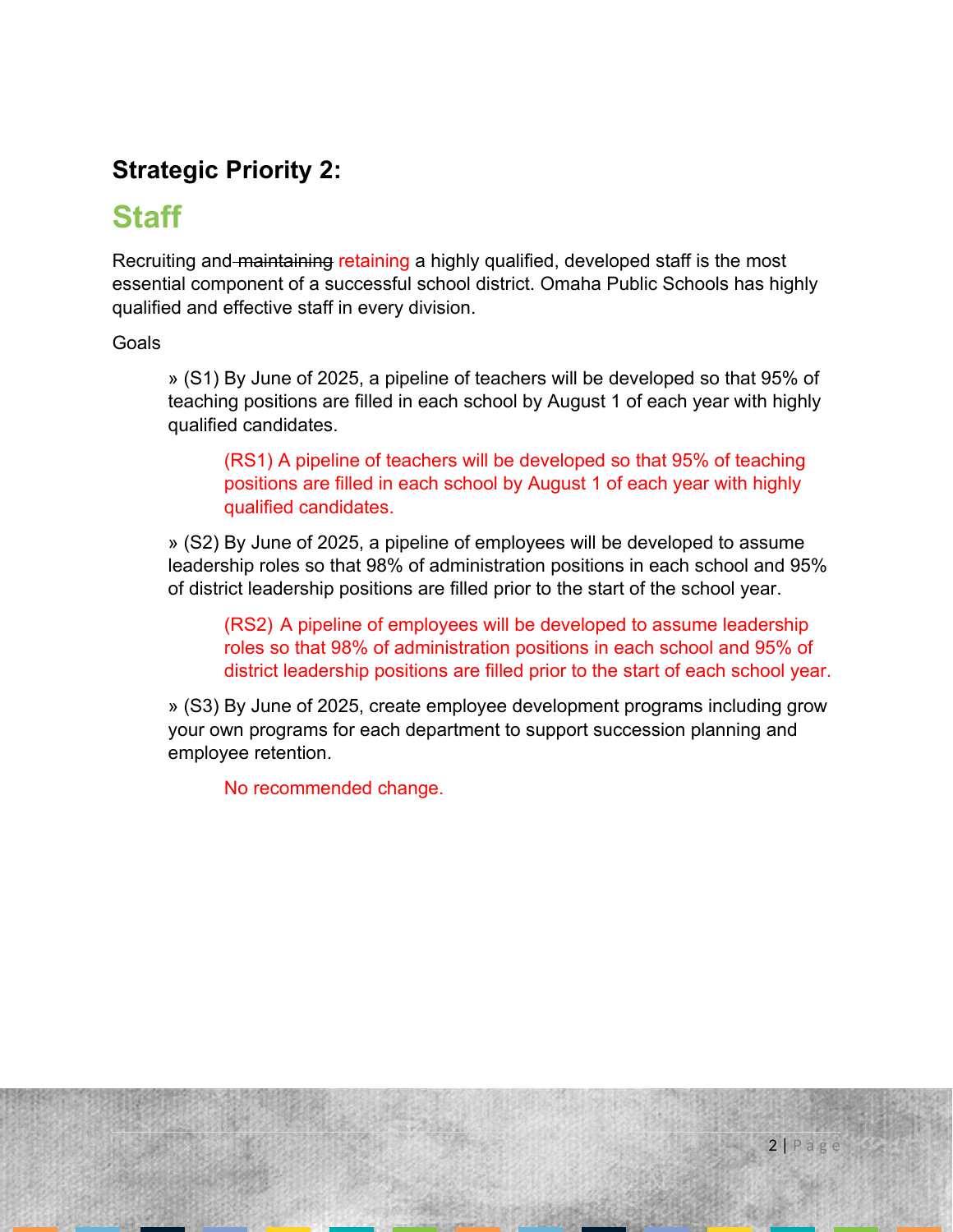## **Strategic Priority 3:**

# **Financial Accountability**

School district budgets across the U.S. are challenged daily to be funded and many districts are unable to fund their highest priorities. Omaha Public Schools understands the challenges of developing and adhering to an approved budget and recognizes the need to be accountable to the funding provided and supported by the community it serves. Omaha Public School demonstrates financial accountability tied to student outcomes.

Goals

» (F1) By June of 2021, all major initiatives included in the Strategic Plan of Action will have an associated evaluation plan that allows leaders at all levels of the organization to actively maintain a continuous improvement cycle.

(RF1) By June of 2022, all major initiatives included in the Strategic Plan of Action will have an associated evaluation plan that allows leaders at all levels of the organization to actively maintain a continuous improvement cycle.

» (F2) By June of 2021, audit existing systems and technology contracts to increase fiscal responsibility, eliminate redundancy in technology purchasing and create a schedule for procurement of technology infrastructure, planned obsolescence and security needs through 2030.

(RF2) By March of 2022, audit existing systems and technology contracts to increase fiscal responsibility, eliminate redundancy in technology purchasing and create a schedule for procurement of technology infrastructure, planned obsolescence and security needs through 2030.

» (F3) By August of 2022, the Omaha Public Schools implements a participatory budget process aligned to student needs, District priorities and school improvement planning.

No recommended change.

» (F4) By August of 2021, establish financial processes to manage all funding streams to align to student needs and District priorities.

No recommended change.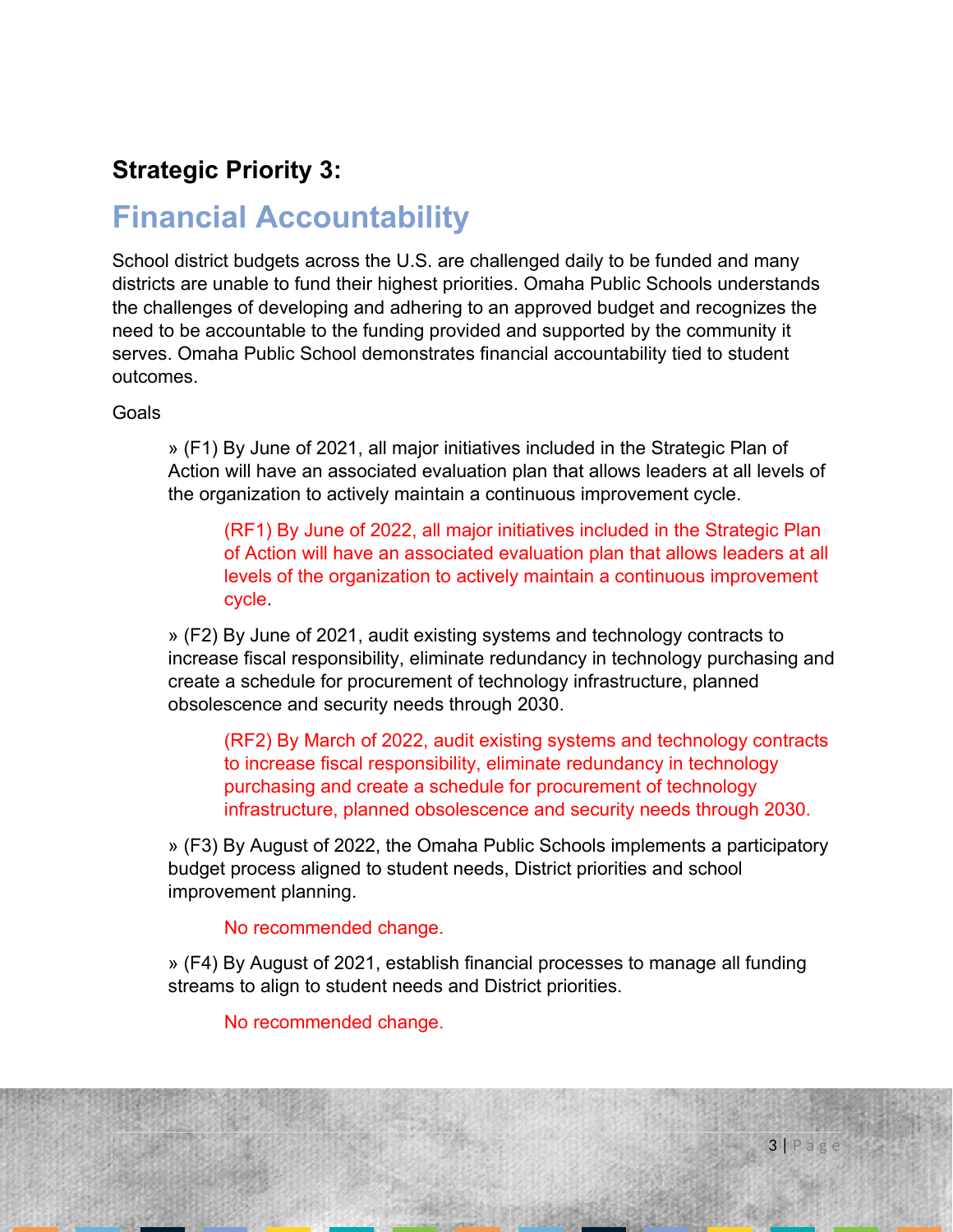» (F5) By August of 2025, private partnership funding streams align to District priorities.

No recommended change.

» (F6) By June of 2022, the district will have a schedule of future facility needs and deferred maintenance through 2030.

(RF6) By August of 2023, the district will publish and implement a 5-year plan identifying future facility needs and deferred maintenance required to provide appropriate learning spaces for students.

» (F7) By June of 2025, all Phase 2 Bond Projects have been completed.

(RF7) By June of 2025, 95% of Phase 2 Bond projects have been completed on time and within budget.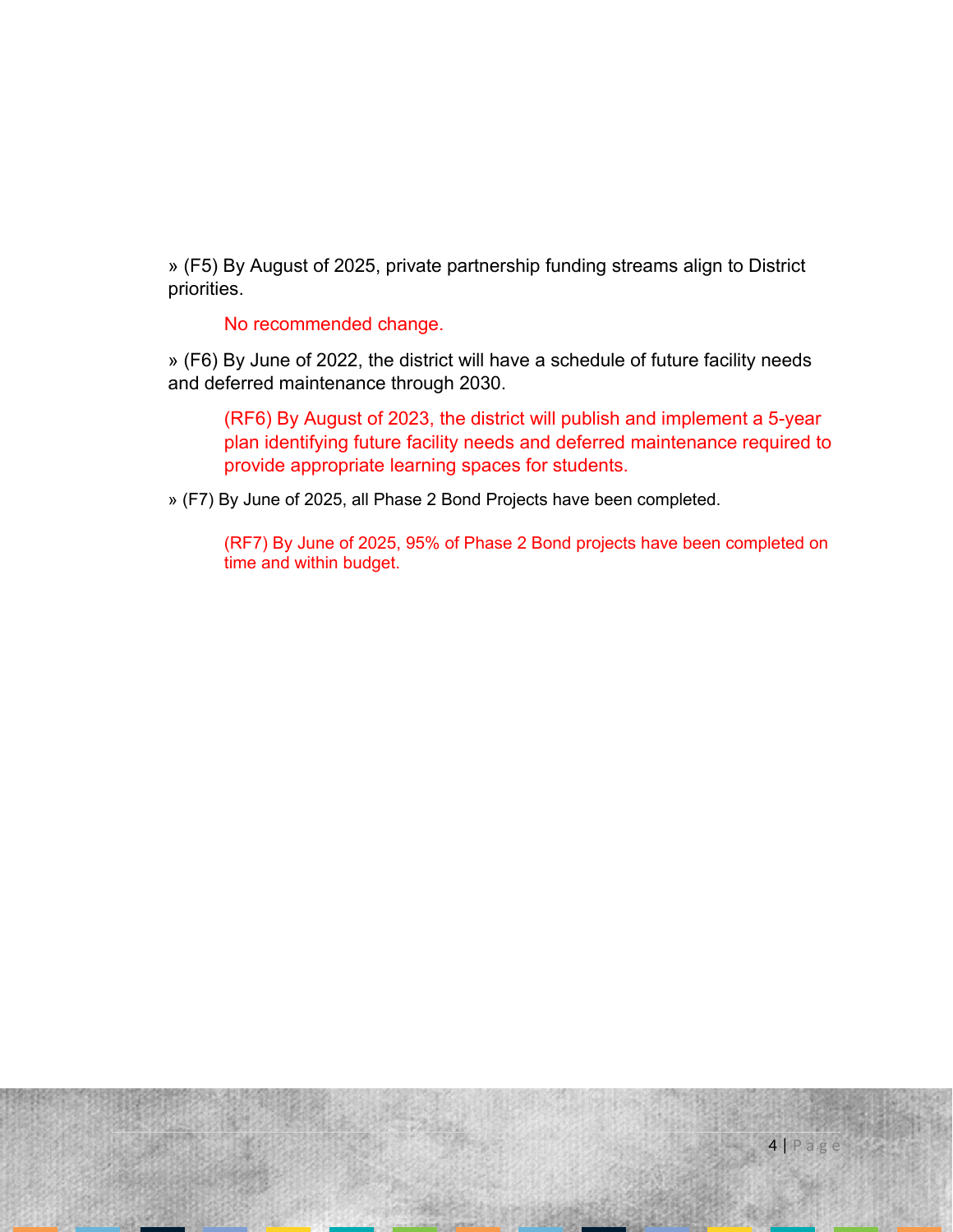### **Strategic Priority 4:**

## **Ethic of Care**

Fostering a caring, inclusive culture assures all feel value, support, and joy. Everyone benefits as a result of students, staff and the community being served with care. Omaha Public Schools demonstrates an ethic of care for students and staff.

### Goals

» (E1) By June of 2025, each school and program in the Omaha Public Schools will demonstrate annually an increase in the percentage of students missing less than nine days and demonstrate annually a reduction of the percentage of students identified as chronically absent.

(RE1) Each year, all schools and programs in the Omaha Public Schools will demonstrate an increase of up to 2% in the percentage of students missing fewer than nine days.

» (E2) By June of 2025, each school/program in the Omaha Public Schools will demonstrate annually improved outcomes on the climate survey of at least 25% of parents/guardians and that there is evidence in the data that they are equitably improving interactions with students and families.

#### No recommended change.

» (E3) By June of 2025, proactive efforts focused on improving social/emotional skills at each school/program in the Omaha Public Schools will decrease annually the number of student disciplinary events.

(RE3) Each year, all schools and programs will have a 3% reduction in the number of student disciplinary events.

» (E4) By June of 2021, all Omaha Public Schools facilities will meet a consistent standard of quality of facility condition, cleanliness and accessibility.

(RE4) By June of 2022, 90% of Omaha Public Schools facilities will meet a Level 1 under APPA standards of quality of facility condition, cleanliness, and accessibility with no school at a Level 3 or lower.